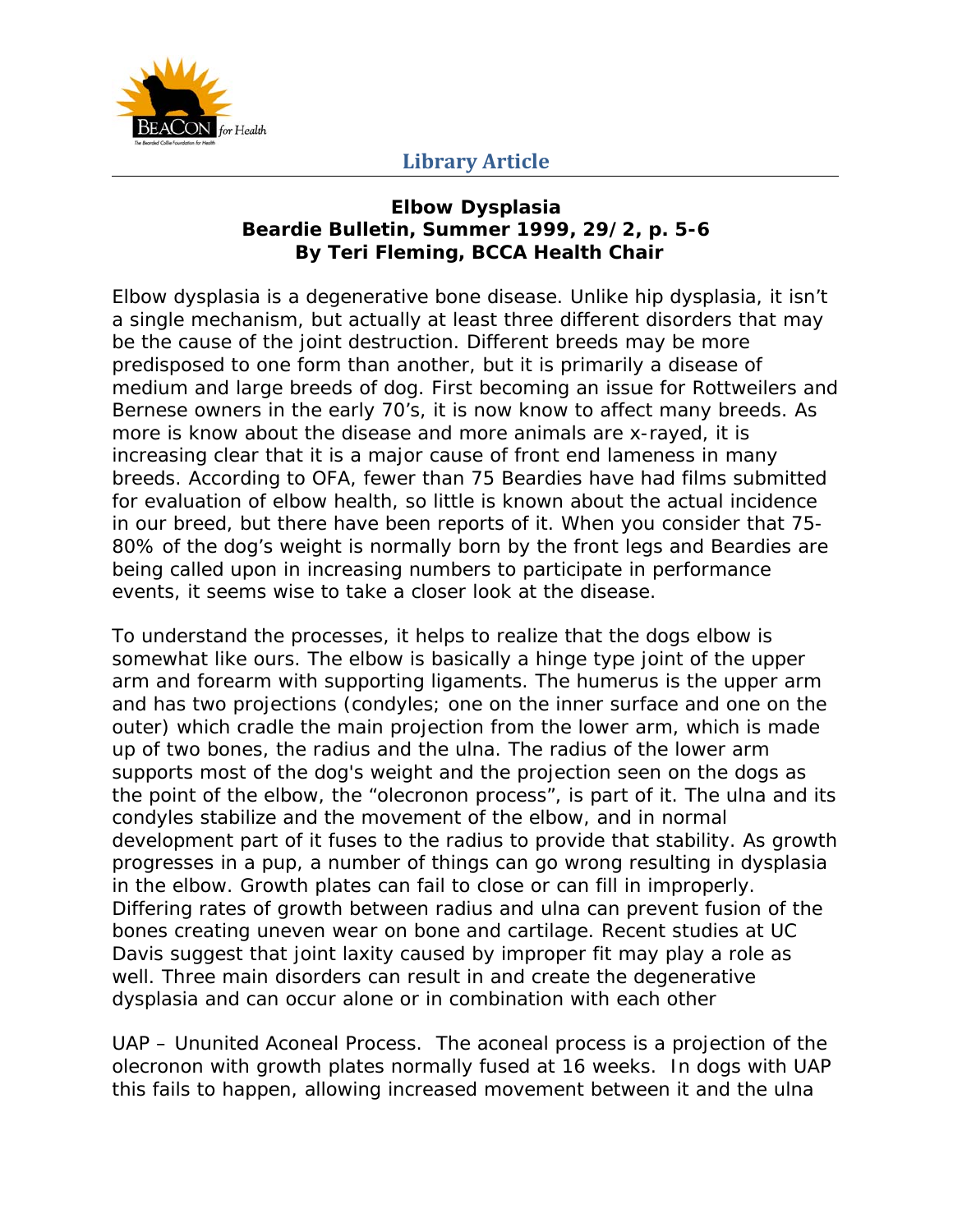

## **Library Article**

causing damage to the growth plate and eventual complete separation. The separated portion may continue to float causing pain and swelling or may attach to another portion of the irritated elbow. In either case, when untreated it results in a severe arthritic process with lots of new abnormal bone formation causing increasing swelling, joint stiffness and eventual alterations in gait which can include the east-west stance, swinging the legs in an arc, or gaiting with elbows out. The treatment of UAP should be geared toward early detection, before secondary arthritic changes are severe, and best results come from surgical removal of the fragment.

FCP- Fragmented Coronoid Process. In this elbow disorder, the ulnar growth exceeds the growth of the radius putting stress on the coronoid process and by 4- 5 months the process will fracture off the shaft of the ulna. Unlike the process in UAP, this fragment usually maintains its position due to its soft tissue attachments but may become somewhat unattached. In either case it causes damage to the surrounding area and its own cartilage surface. Because of its tendency to stay relatively in place, the problem fragment does not usually cause the larger osteophytes (new abnormal bone growth) as seen in UAP and symptoms may first be seen later. Taken together with the possibility of it being hidden by the olecronon on film, FCP is not as easily detected on x-ray. Additionally it does not usually create the same amount of obvious swelling and gait problems and frequently affects both forelegs so there isn't any discrepancy in shortening of reach. All these factors make FCP more difficult to diagnose than UAP, but left untreated there will be the same arthritic changes over time. Again, removal of any fragments of cartilage or osteophytes is the best course of treatment to minimize damage.

OCD-OSTEOCHONDRITIS DISSECANS OF THE HUMERAL CONDYLE.

Diagnosis of these disorders is made by x-ray and while there are accepted positions that best demonstrate the problems, it is important to remember that, as stated, some of these first involve damage to the cartilage which does not readily show on x-ray. Therefore any lameness in the front end should be re-examined at a later date if first films prove negative. In breeds that are heavily affected, routine screening has shown that some dogs are stoic enough to have no reported symptoms in spite of x-ray evidence of the disease.